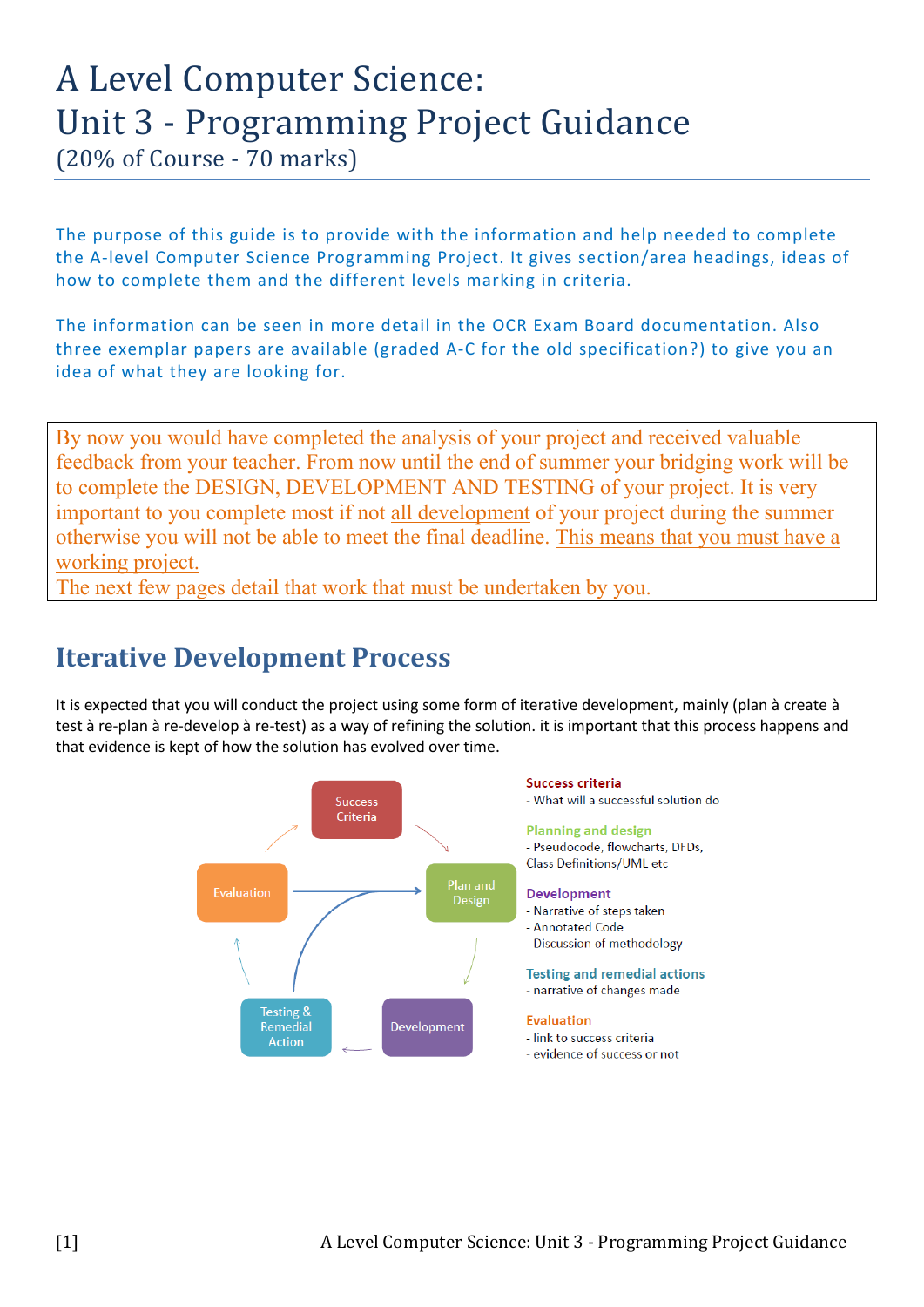# **Design (15 marks)**

# **1. Decompose Problem (this should have already been done by now)**

- Break the problem down in to a series of smaller problems.
- Explain how these sub problems are linked and fit in the big picture (refer to *Defined structure*).
- Justify why they are suitably sized.

- Broken the problem down systematically into a series of smaller problems suitable for computational solutions describing the process. Broken the problem down systematically into a series of smaller problems suitable for computational solutions explaining the process. Broken the problem down systematically into a series of smaller problems suitable for computational solutions, explaining and justifying the process.

# **2. Define Structure (this should have already been done by now)**

• Produce a suitable diagram to show the structure of the solution and how the sub problems interlink. *eg; Data Flow Diagram, Top Down Diagram, Class Diagram, other UML diagrams.* 

- Defined the structure of the solution to be developed.

Defined in detail the structure of the solution to be developed.

# **3. Algorithms: (due 5thJuly)**

- Flow charts are optional but may help the design/modelling process.
- Pseudo code is required. *(the aim is that someone should be able to create the solution using your design)*
- Explain and justify the different parts of your algorithms and how they fit in the complete solution.

|  | Described elements of the solution using algorithms.                                                          |
|--|---------------------------------------------------------------------------------------------------------------|
|  | Described the solution fully using appropriate and accurate algorithms.                                       |
|  | Described the solution fully using appropriate and accurate algorithms explaining how these algorithms form a |
|  | complete solution to the problem.                                                                             |
|  | Described the solution fully using appropriate and accurate algorithms justifying how these algorithms form a |
|  | complete solution to the problem.                                                                             |

# **Usability Features (due 13thJuly)**

*Usability is how easy to use a system is for the user. Areas to consider include: Navigation, consistency, user feedback, visual clarity, efficiency, flexibility and error prevention.*

- Explain how you will consider and implement these areas in your solution.
- Justify the choices you have made.

| Described some usability features to be included in the solution.                          |
|--------------------------------------------------------------------------------------------|
| Described the usability features to be included in the solution.                           |
| Described, explaining choices made, the usability features to be included in the solution. |
| Described, justifying choices made, the usability features to be included in the solution. |
|                                                                                            |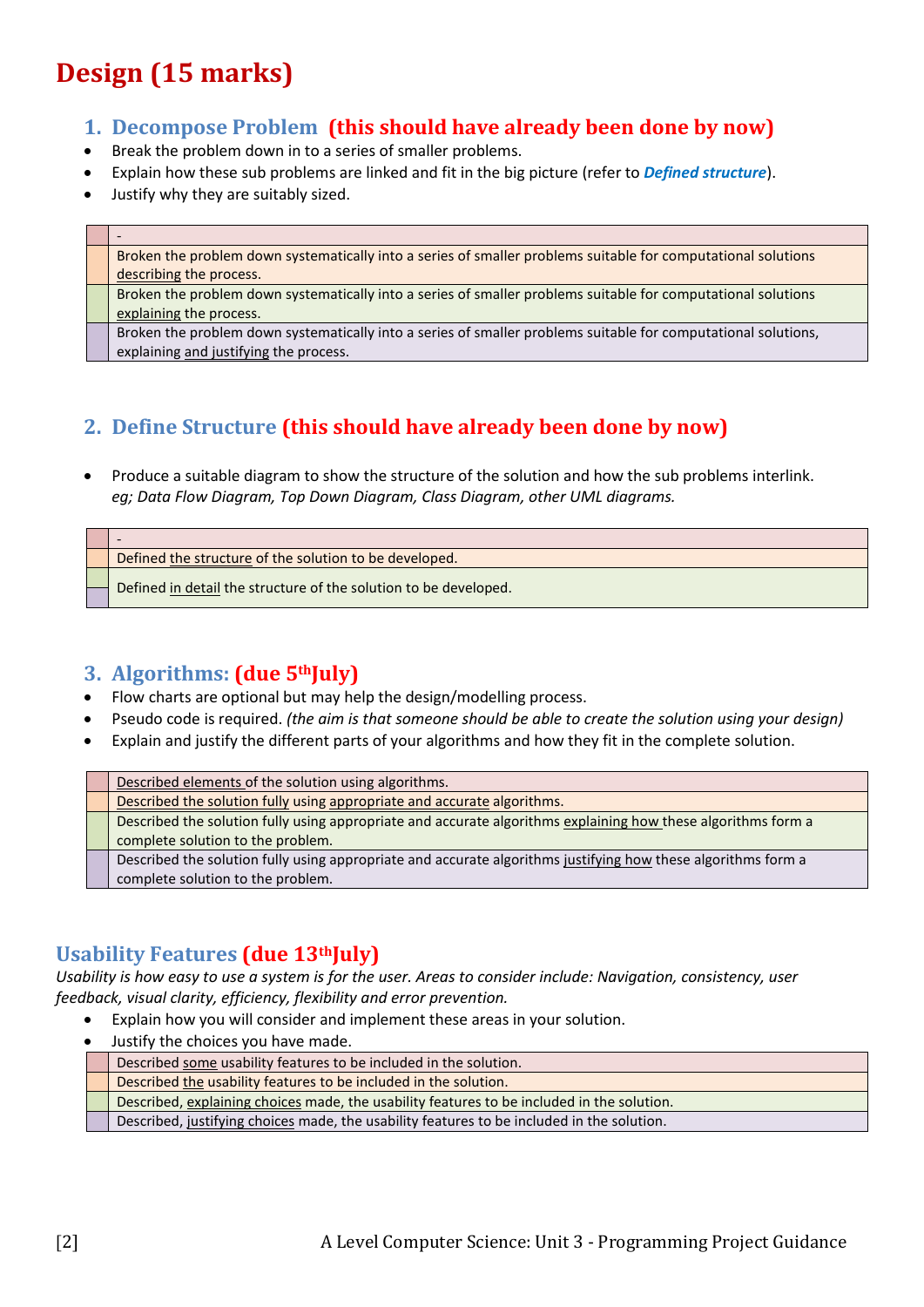# **Variables, Data Structures, Validation (due 18thJuly)**

- Identify and justify Key variables.
- Identify and justify Data structures (eg; arrays, 2D arrays, text files, csv files, databases).
- If using OOP identify and explain Classes.
- Explain and justify any validation required.

Identified the key variables / data structures / classes (as appropriate to the proposed solution). Identified the key variables / data structures / classes (as appropriate to the proposed solution) and any necessary validation. Identified and justified the key variables / data structures / classes (as appropriate to the proposed solution) explaining any necessary validation. Identified and justified the key variables / data structures / classes (as appropriate to the proposed solution) justifying and explaining any necessary validation.

## **Iterative Development Test Data (due 25th July)**

*The best way to record tests is through the use of a test table, headers may include:*

| Test No. | What testing | <b>How testing</b> | Test data | Good/Bad/<br><b>Boundary</b> | Expected<br>result | Actual<br>result | <b>Actions</b><br>needed |
|----------|--------------|--------------------|-----------|------------------------------|--------------------|------------------|--------------------------|
|          |              |                    |           |                              |                    |                  |                          |

- Identify test data for each module/sub problem and what is expected to happen as you are developing the solution.
- Justify why this data was chosen.

Identified some test data to be used during the iterative or post development phase of the process. Identified the test data to be used during the iterative development of the solution.

Identified and justified the test data to be used during the iterative development of the solution.

#### Post Development Test Data *(due 25<sup>th</sup>July)*

- Identify test data that will check to see if all of the success criterions have been met at the end of the development stage.
- Justify why this data was chosen.

-

Identified any further data to be used in the post development phase.

Identified and justified any further data to be used in the post development phase.

\*Initial designs/tests are allowed to be modified/adapted at a later date and for higher marks this is expected.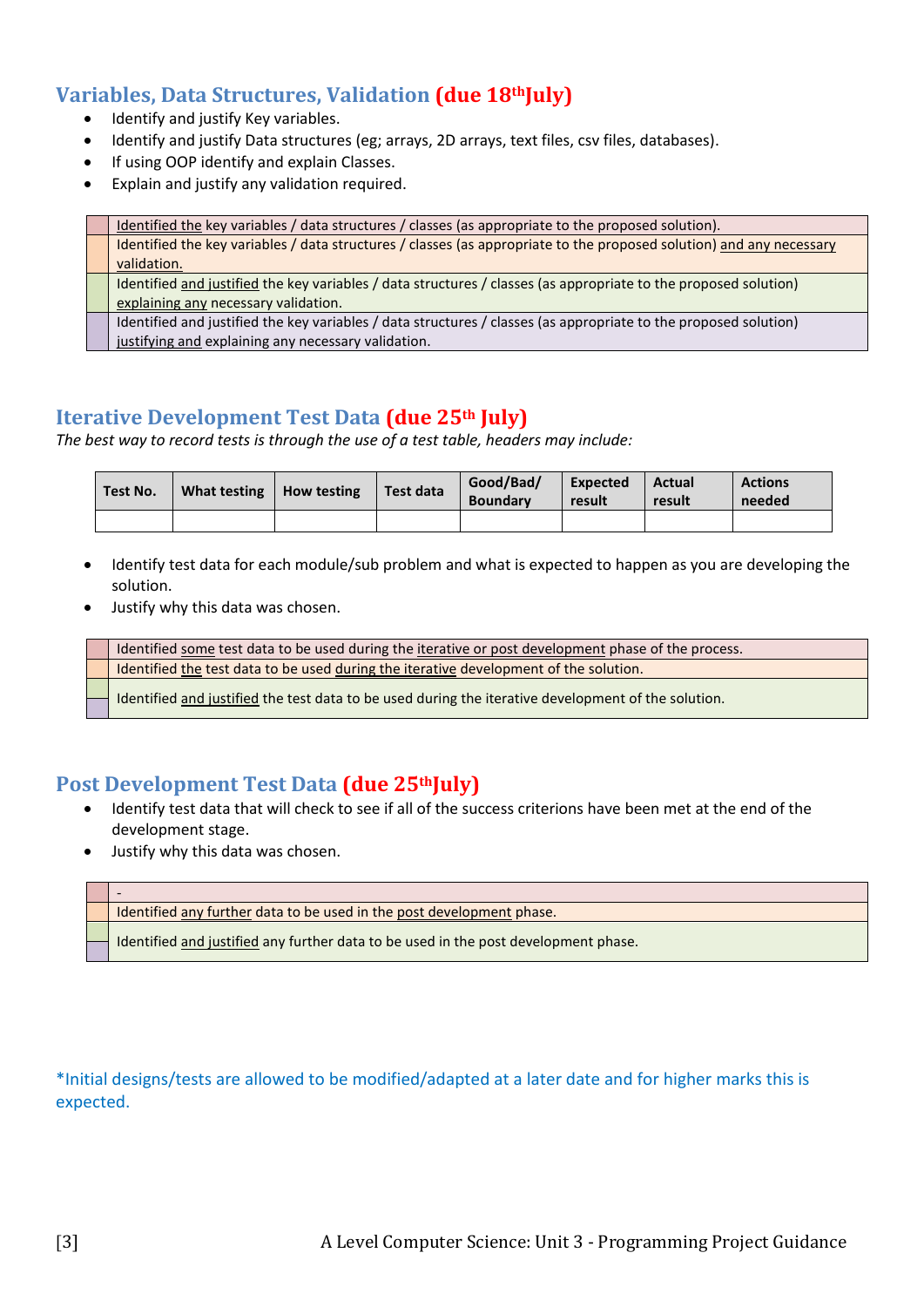# **Development (15 marks)- Monday 6th September-Whole development section**

This is where you make the software and show evidence of it. Remember to test your project as you go along and record any failed tests.

- ITERATIVE DEVELOPMENT Develop the project in the chunks/ sub problems identified in the design.
- VERSIONS Save different versions of the solution that progressively improves/alters over time (eg; v1, v2, v3).
- \* MODULES Divide the code into modules and make sure you are trying to be efficient with algorithms.
- $\div$  COMMENTS Comment code during development and describe sections in the write up.
- \* TESTING Make sure you are testing (and getting print screens) as you go along using your test data.
- $\div$  STAKE HOLDERS Allow stake holders to regularly review solution and use feedback to inform any changes.

#### **Development Evidence**

- Use print screens to show how the development has been an iterative process.
- Explain what was done at each stage and justify why choices were made.
- Highlight unique or complex features in the code.
- Relate the different stages chunks/ sub problems identified in the design.

| Provided evidence of some iterative development for a coded solution.                                                |
|----------------------------------------------------------------------------------------------------------------------|
| Provided evidence for most stages of the iterative development process for a coded solution describing what they     |
| did at each stage.                                                                                                   |
| Provided evidence of each stage of the iterative development process for a coded solution relating this to the break |
| down of the problem from the analysis stage and explaining what they did at each stage.                              |
| Provided evidence of each stage of the iterative development process for a coded solution relating this to the break |
| down of the problem from the analysis stage and explaining what they did and justifying why.                         |

#### **Prototyping**

• Include evidence of different versions of the solution that progressively improves/progress over time.

| Solution may be linear.                                                                  |
|------------------------------------------------------------------------------------------|
|                                                                                          |
| Provided evidence of some prototype versions of their solution.                          |
| Provided evidence of prototype versions of their solution for each stage of the process. |

#### **Code Modules**

- Try to ensure code is efficient and doesn't have needless steps.
- Divide code into the modules identified in designs.

Code may be inefficient. Solution will have some structure.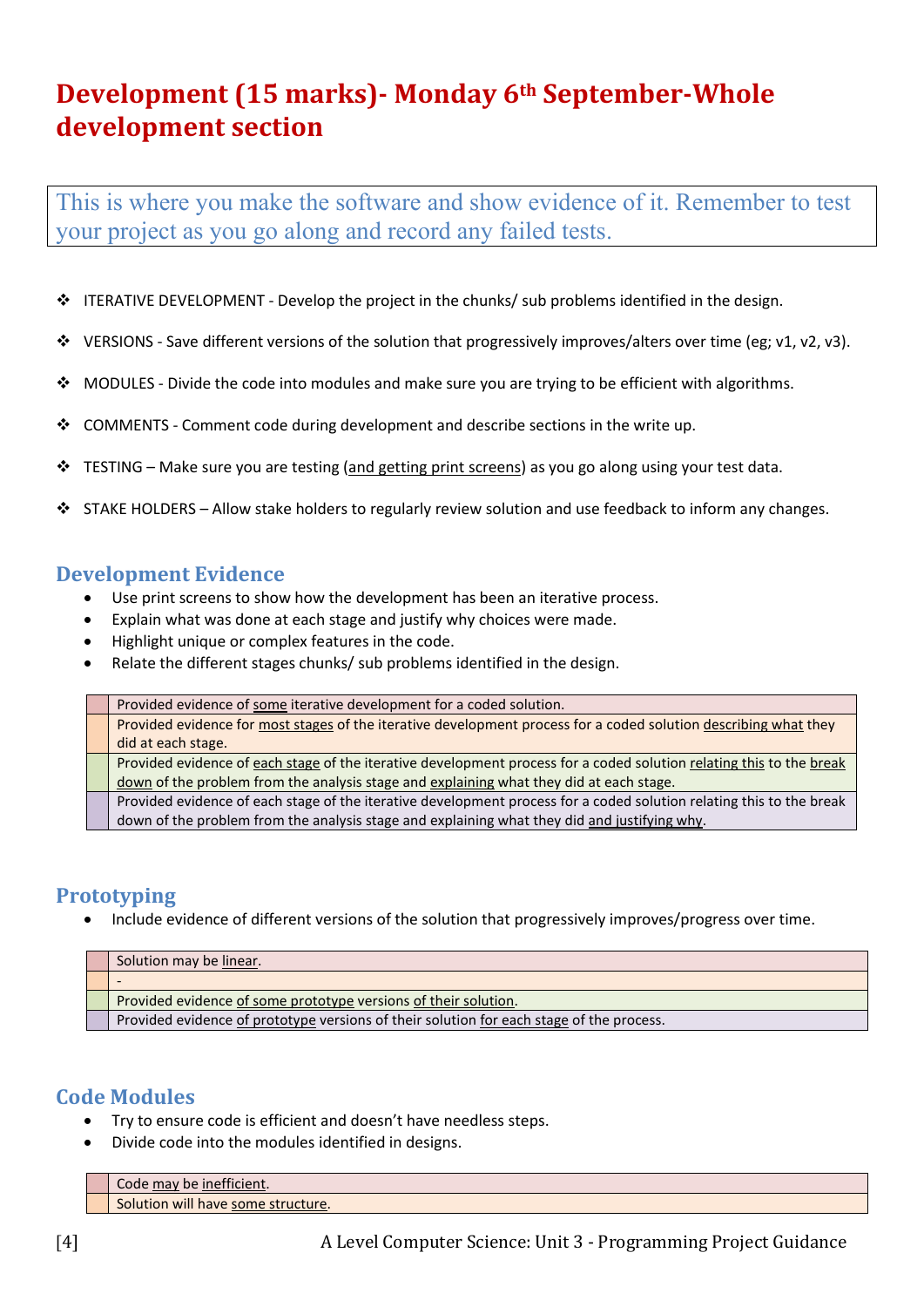The solution will be well structured and modular in nature.

## **Code Comments**

• Comment code in detail so as others would be able to understand the structure. *This may not require every line.*

| Code may not be annotated appropriately.                        |
|-----------------------------------------------------------------|
| Code will be briefly annotated to explain key components.       |
| Code will be annotated to explain all key components.           |
| Code will be annotated to aid future maintenance of the system. |

# **Variables/Structure Names**

- Decide on a naming convention and use it throughout eg; myFirstVariable or my\_first\_variable
- Be sure to use appropriate and meaningful names.

| Variable names may be inappropriate.                              |
|-------------------------------------------------------------------|
| Some variable and/or structure names will be largely appropriate. |
| Most variables and structures will be appropriately named.        |
| All variables and structures will be appropriately named.         |

## **Validation**

• Include validation on use inputs and evidence it. *(Checks could be; Range, Presences, Format, Length)*

| There will be little or no evidence of validation.                          |
|-----------------------------------------------------------------------------|
| There will be evidence of some basic validation.                            |
| There will be evidence of validation for most key elements of the solution. |
| There will be evidence of validation for all key elements of the solution.  |

## **Reviewed**

- Include regular opportunities for you and stake holders to review the solution at different stages against the original success criteria.
- This could be a chance to implement black box testing.

| There will be little evidence of review during the development.                            |
|--------------------------------------------------------------------------------------------|
| There will be evidence that the development was reviewed at some stage during the process. |
| The development will show review at most key stages in the process.                        |
| The development will show review at all key stages in the process.                         |